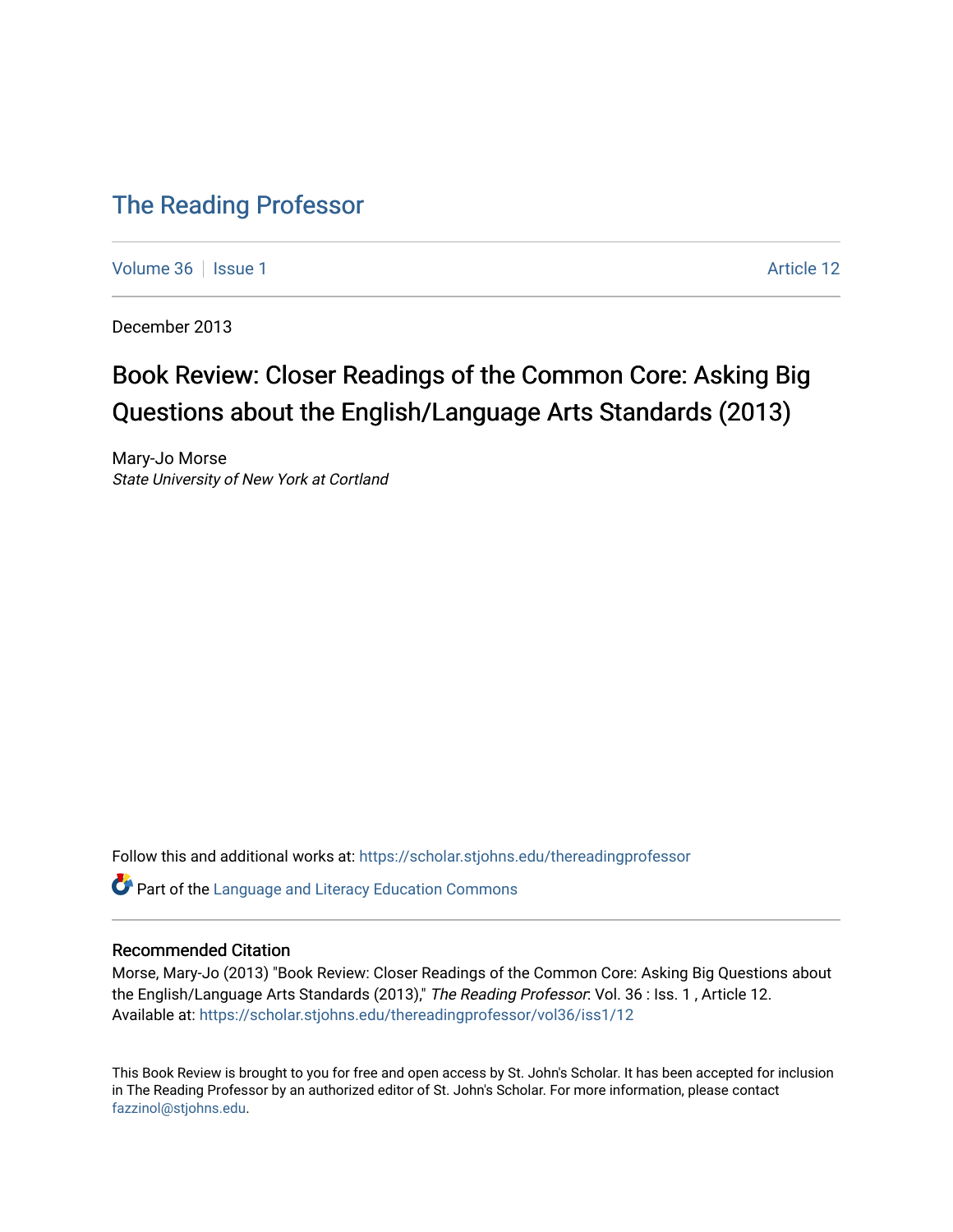# BOOKBELLE Closer Readings of the Common Core: Asking Big Questions about the English/Language Arts Standards (2013)

**Authors:** Albers, P., Bomer, R., Compton-Lilly, C., Dudley-Marling, C., Jaegar, E., Orellana, M.J., Roderiguez, G., Stewart, K., Wilde, S., & Wilson, M. **Editor:** Patrick Shannon **Publisher:** New York: Heinemann **ISBN:** 03255048765

**Reviewer:** Mary-Jo Morse

### **About the Authors:**

Patrick Shannon is a Professor of Education and coordinator of the Reading Specialist certification program at Penn State University. He is the author and editor of sixteen books connected with issues of literacy teaching and learning. Many of his books provide critical, counter viewpoints to the current educational thoughts and policies of the day.

The ten contributing authors, ( Peggy Albers, Randy Bomer, Catherine Compton-Lilly, Curt Dudley-Marling, Elizabeth Jaeger, Marjorie Orellana, Sandra Wilde, Maja Wilson, Gloria-Beatriz Rodriguez, and Kristopher Stewart), have written essays concerning the consequences of implementing the Common Core State Standards for English Language Arts. Brief biographies for each contributing author are provided in the text.

### **The Common Core – A Closer, More Critical Look**

Patrick Shannon's edited volume, *Closer Readings of the Common Core: Asking Big Questions about the English/ Language Arts Standards,* comes at a critical time for K-12 educators, as well as teacher educators preparing teacher candidates to teach to and with the Common Core State Standards, as this 2013-2014 academic year issues in the full implementation of the CCSS nationwide. During the last eighteen months, a multitude of texts have been published to support in-service teachers as well as pre-service teacher candidates in understanding and implementing the CCSS. Most of these texts provide not only necessary background knowledge about the Common Core Standards but additionally present the reader with research-based strategies with which to engage learners while meeting the mandates of the standards. More importantly, however, these "other texts" have nary a word to say about the hazards to teachers, the curriculum, and most importantly, our learners, if the Common Core State Standards are implemented without forethought as to what is and who are privileged in the CCSS framework. Shannon's text differs in this regard; it is indeed a "horse of a different color".

From the beginning to end, Foreword and nine chapters, this relatively short text of 101 pages enlightens the reader, novice and expert teacher alike, about the Common Core State Standards from their "humble beginnings" through to their adoption by the states. Along the way, the authors of each chapter illuminate important points and raise critical questions concerning how the Common Core State Standards privilege specific types of knowledge—particular ways of knowing and learning. Additionally, Shannon and his colleagues explain that the development of the CCSS and the Anchor Standards have delineated, defined and positioned students as the Common Core State Standards lay out what it means to be a "successful student" at each grade level along the path to high school graduation. The authors raise critical questions for the reader to consider, such as: Which members, or groups, in our society are positioned to benefit from the Common Core State Standards, and alternatively which members will be disadvantaged by their implementation? Whose ideologies are propagated, and whose are silenced? How does, or doesn't the CCSS accommodate for the vast differences in the funds of knowledge that students bring into the classroom? Do the CCSS Anchor Standards represent what is truly needed for young adults leaving high school and entering into a future where advances in technology are ever-changing the landscape of what it means to be literate in the twenty-first century?

Randy Bomer states, "To critique the CCSS is not to be unfriendly, complaining, or curmudgeonly. It is to be critical- to recognize that political artifacts, such as standards for public schools, always encode relations of power. Being critical means exposing who wins and loses in those relations, and insisting that there are alternatives. It is important to critique the standards because, by their nature, they standardize; they narrow the possible practices and identities available to students" (p. 26). Although, some of the criticisms and concerns have been expressed elsewhere, what makes "*Closer Readings…"* a "horse of a different color" is the research that each author supplies to support their concerns and positions, as well as the upfront acknowledgement that there is much that is good about the CCSS. Case in point: In Chapter 2, "Common Core Children," Bomer acknowledges that the CCSS establishes the "positive identities" of students as : capable, intellectually able and equal to peers, thoughtful, responsive readers capable of independent thinking, as well as writers and authors able to compose a complete text" (pp. 24-26). These are positions that have not been previously afforded to all students, and establish a very positive benefit to each and every child in the educational system.

Having read and utilized similar texts (Calkins et al., 2012 ; Morrow et al., 2012; Neuman & Gambrell, 2013) in my teaching of undergraduate literacy courses, I find Shannon's "*Closer Readings of the Common Core: Asking Big*